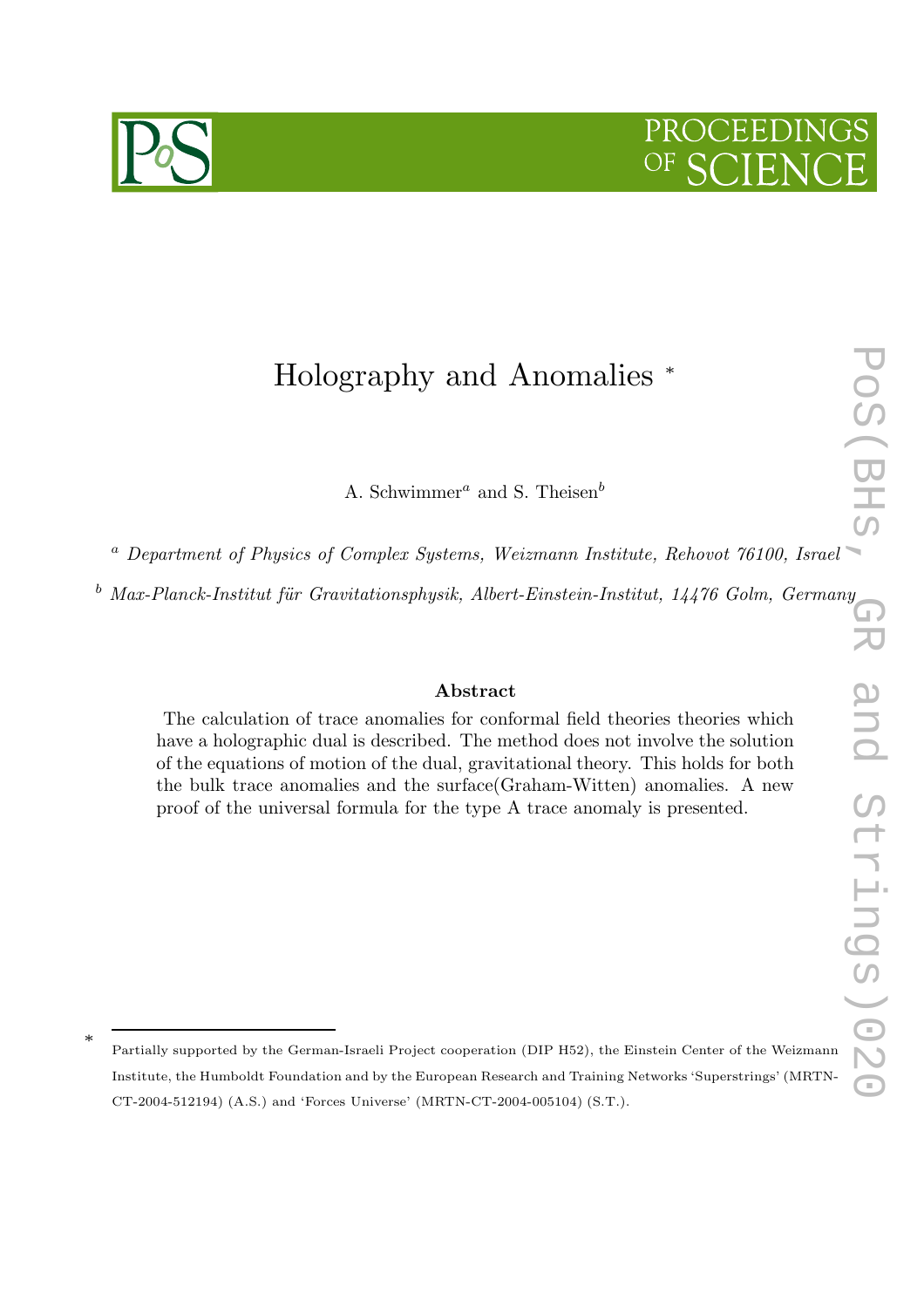#### 1. Introduction

In even dimensions trace anomalies give important information about conformal field theories . Coupling the theory to an external space time metric the information about all the energy momentum tensor correlators is encoded in the generating functional. The conformal invariance of the theory ,i.e. the Ward identities following from the tracelessness of the energy momentum tensor is equivalent to the requirement that the generating functional is invariant under a local rescaling of the metric(Weyl invariance ).

The trace anomalies are a violation of this requirement by local functionals which cannot be removed by the variation of a local counterterm . The possible terms which can appear were classified and belong to two classes:

a)type A given by the Euler characteristic in the respective , even dimension

b)type B whose number increases with the dimension and which are local Weyl invariant functionals

The above , "bulk" trace anomalies were generalized to other (surface) observables , in [1] .These new , Graham-Witten anomalies exist whenever the embedded submanifold has even dimension.

The calculation of trace anomalies in an interacting conformal theory is a nontrivial task . In superconformal theories the calculation is made easier by the relation of the trace anomalies to various chiral anomalies.

With the advent of holography [2] a new method for the calculation of trace anomalies became available through a classical calculation in the dual (super)gravity theory . In [3] such a calculation was performed giving impressive agreement with the known values of the anomalies in the conformal field theory . The calculation involved a systematic expansion of the solution of the equation of motion .

In the present contribution , based on [4] we review a new method to calculate trace anomalies in a holographic setup . The calculation does not require the solution of the equations of motion. The anomaly is given by a boundary term . This allows the calculation of the anomalies for arbitrary actions . In particular we obtain a universal formula for the type A anomaly for a general gravitational action in an arbitrary even dimension . The method is generalized to include also Graham-Witten anomalies.

The contribution is organized as follows:

-in Section 2 we describe the new method and apply it to the calculation of bulk trace anomalies and Graham-Witten anomalies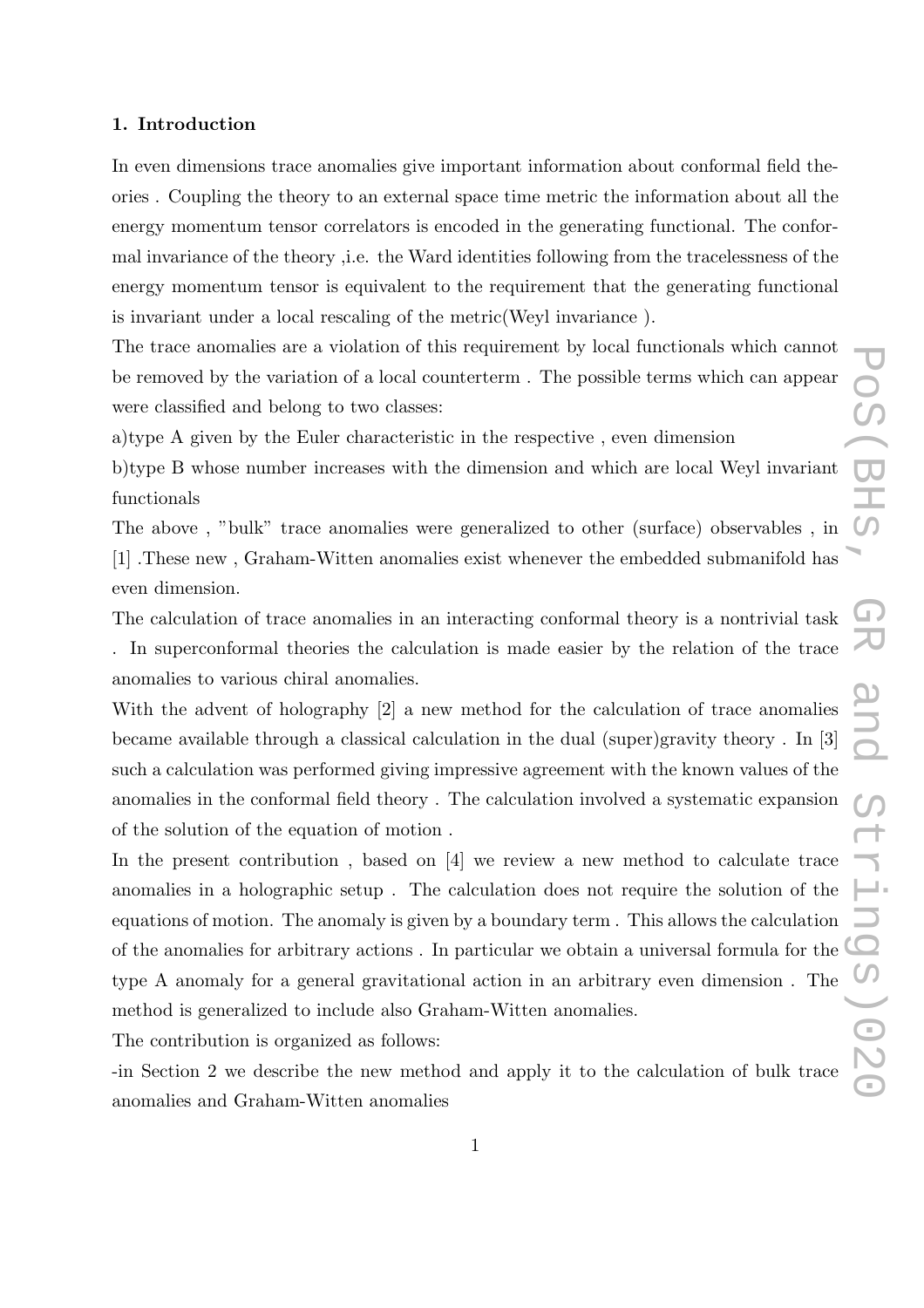-in Section 3 we discuss the possible back reaction of the terms producing the Graham-Witten anomalies on the calculation of bulk trace anomalies

-in Section 4 we give a new proof for the universal formula describing the type A anomaly for arbitrary actions

#### 2. Holographic anomalies

In this section we present a general scheme to compute holographic conformal anomalies. It is very much like the computation of the  $SU(4)$  R-current anomaly presented in [5]. The anomaly is the boundary term generated by a suitably chosen local symmetry transformation. In the case of the R-current this is a  $SU(4)$  gauge transformation and the boundary term, which is the R-current anomaly of the CFT on the boundary ( $\mathcal{N} = 4$  SYM) is due to the SU(4) Chern-Simons term present in the 5d gauged supergravity that arises when one compactifies type IIB string theory on  $S^5$ . For the conformal anomalies the appropriate transformations are the so-called PBH-transformations, a subgroup of five dimensional diffeomorphisms introduced in [6] and reviewed in the following. This treatment of the conformal anomalies does not require the solution of the equations of motion and it does not depend on the introduction of a cutoff. This gives us confidence on the generality of their structure when we compare it with the results in the field theory.

In the first part of this section we deal with those anomalies origination from the bulk gravitational action. In the second part we extend the discussion to the trace anomalies originating from the Dirac-Nambu-Goto ("DNG" in the following) piece of the action ("Graham-Witten anomalies").

#### 2.1. Anomalies from the bulk

We start with trace anomalies in the bulk. Besides giving a general illustration of the new way to calculate trace anomalies the explicit results will be used in the following for an alternative holographic representation of the anomalous pieces in the EE. Consider a generic gravitational bulk action

$$
S = \int_M \sqrt{G} f(R) d^{d+1} X \tag{2.1}
$$

where  $f$  is an arbitrary *scalar* function of the curvature and its derivatives. We require that (2.1) admits  $AdS_{d+1}$  as a solution to the equations of motion: this imposes a mild inequality on the coefficients in  $f(R)$ .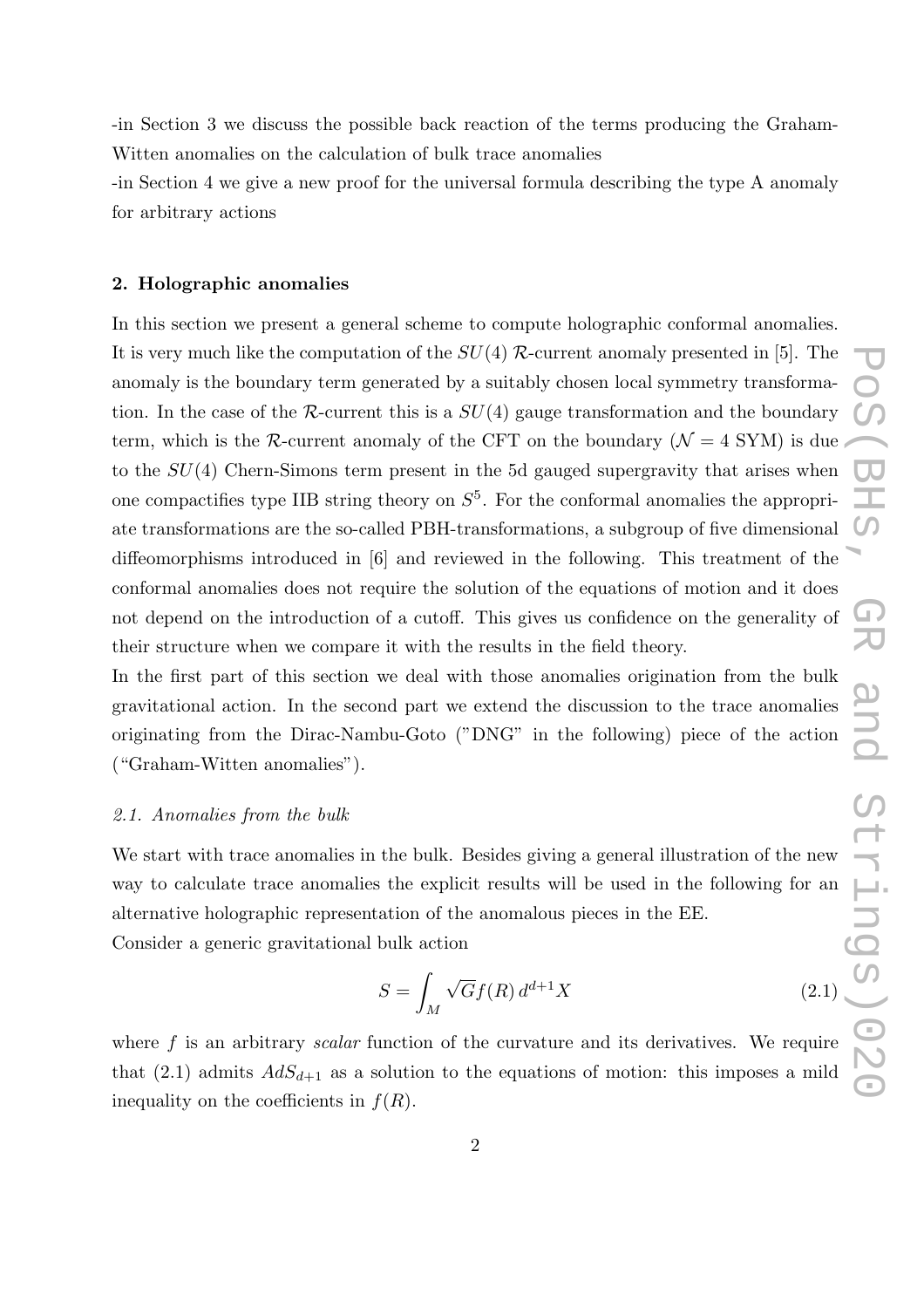We choose coordinates  $X^{\mu} = (x^{i}, \rho)$  such that  $\rho = 0$  is the boundary of  $AdS_{d+1}$  where the dual CFT lives. It is coupled to a metric (source for its energy momentum tensor)  $g_{ij}^{(0)}(x)$ . For the bulk metric we choose the Fefferman-Graham (FG) gauge [7][3]

$$
ds^2 = G_{\mu\nu} dX^{\mu} dX^{\nu} = \left(\frac{d\rho}{2\rho}\right)^2 + \frac{1}{\rho} g_{ij}(x,\rho) dx^i dx^j
$$
\n(2.2)

with  $g_{ij}(x,0) = g_{ij}^{(0)}(x)$ . For  $g_{ij}^{(0)} = \eta_{ij}$  (2.2) is the metric of  $AdS_{d+1}$ , whose curvature radius we have set to one.

PBH (Penrose-Brown-Henneaux) transformations are those diffeomorphisms  $\xi^{\mu}$  which preserve the FG-gauge [6], i.e. for which  $\mathcal{L}_{\xi}G_{\rho\rho} = \mathcal{L}_{\xi}G_{\rho i} = 0$ . The solution is parametrized by an arbitrary function  $\sigma(x)$ :

$$
\xi^{\rho} = -2\rho\sigma(x), \qquad \xi^{i} = a^{i}(x,\rho) = \frac{1}{2} \int_{0}^{\rho} d\rho' g^{ij}(x,\rho') \partial_{j}\sigma(x) \qquad (2.3)
$$

In particular,  $\delta_{\sigma} g_{ij}^{(0)} = 2\sigma g_{ij}^{(0)}$ , i.e.  $\sigma(x)$  is the parameter of Weyl rescalings of the boundary metric.

The group property for PBH transformations can be shown to be

$$
\xi_1^{\nu} \partial_{\nu} \xi_2^{\mu} - \xi_2^{\nu} \partial_{\nu} \xi_1^{\mu} + \delta_2 \xi_1^{\mu} - \delta_1 \xi_2^{\mu} = 0
$$
\n(2.4)

The last two terms are due to the dependence of the transformation parameters on  $g_{ij}(x, \rho)$ . The essential property of the PBH transformations is that on the boundary they coincide with the action of the Weyl group. Therefore in holography the Weyl group becomes embedded in the  $d + 1$  dimensional diffeomorphisms and the study of Weyl anomalies is<br>
reduced to an analysis of how diffeomorphisms act.<br>
Under a bulk diffeomorphism the action (2.1) is invariant up to a boundary term<br> reduced to an analysis of how diffeomorphisms act.

Under a bulk diffeomorphism the action  $(2.1)$  is invariant up to a boundary term

$$
\delta_{\xi}(\sqrt{G}f) = \partial_{\mu}(\sqrt{G}\xi^{\mu}f) \tag{2.5}
$$

$$
\delta_{\xi}S = \int_{\partial M} d^d x \sqrt{G} f(R) \,\xi^{\rho}|_{\rho=0} = -2 \int_{\partial M} d^d x \sqrt{G} f(R) \,\rho \,\sigma|_{\rho=0} \tag{2.6}
$$

where in the second line we have restricted the diffeomorphism to a PBH transformation. The finite piece of this boundary term is the holographic Weyl anomaly.

<sup>&</sup>lt;sup>1</sup> The choice of lower limit in the  $\rho'$  integral means that we do not consider diffeomorphisms of the boundary. They are of no interest here.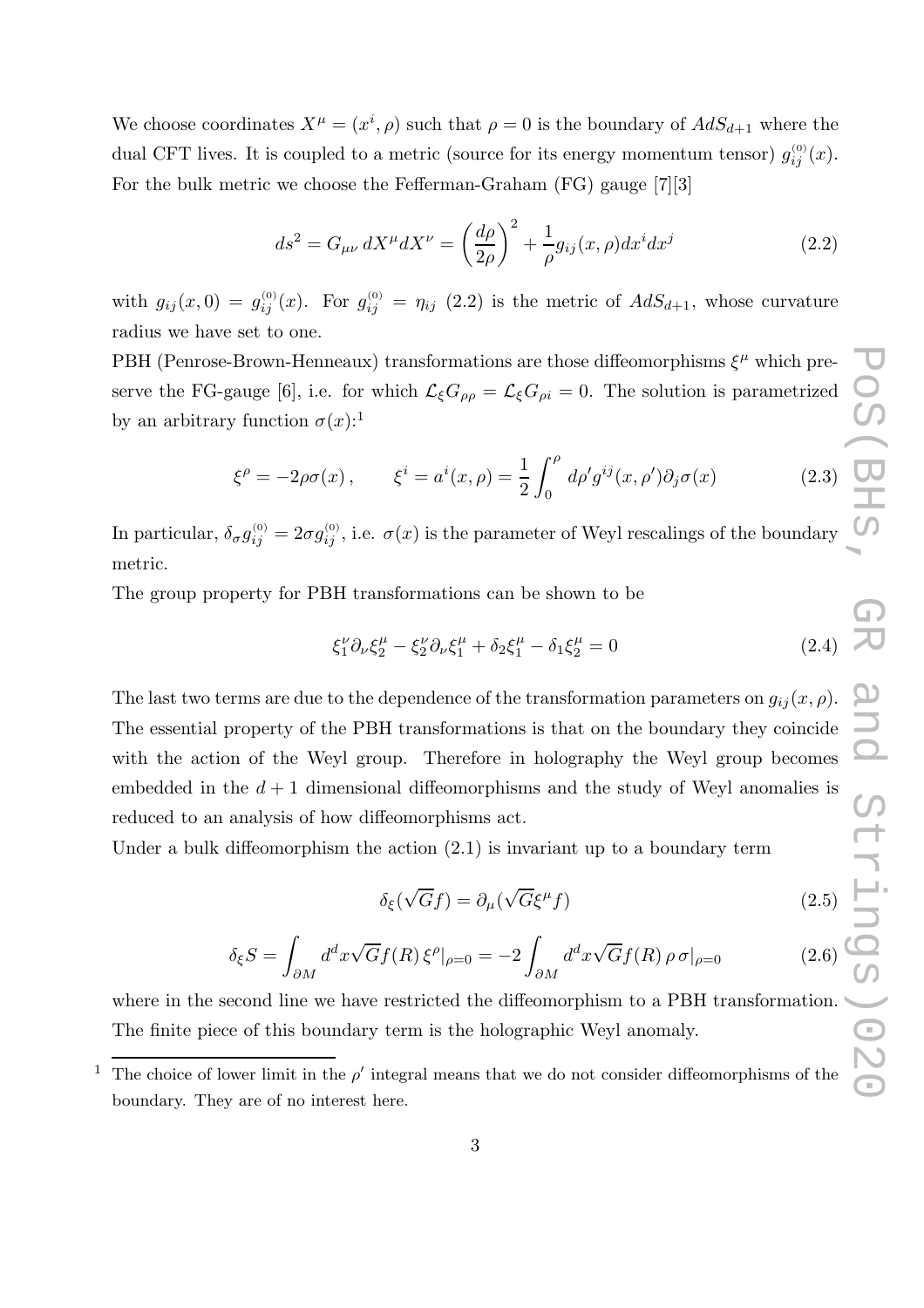A comment is in order here: we consider passive diffeomorphism transformations which act on the fields rather than the coordinates. The reason for doing is that we want to keep the boundary fixed.

Following [7](see also [8]) we expand the metric as

$$
g_{ij}(x,\rho) = \sum_{n=0}^{\infty} \stackrel{(n)}{g}_{ij}(x)\rho^n + \dots \tag{2.7}
$$

The ... denote logarithmic terms ( $\sim$  log  $\rho$ ) which are present for even d. They do not play a role in our analysis. The integrand in (2.1) has likewise an expansion of the form [6]

$$
\sqrt{G}f(R) = \sqrt{g^{(0)}}\rho^{-\frac{d}{2}-1}b(x,\rho) = \sqrt{g^{(0)}}\rho^{-\frac{d}{2}-1}\sum_{n=0}^{\infty}b_n(x)\rho^n
$$
\n(2.8)

As was shown in [6], b and thus each  $b_n$ , satisfies the Wess-Zumino consistency condition

$$
\int d^d x \sqrt{g^{(0)}} (\sigma_1 \delta_{\sigma_2} - \sigma_2 \delta_{\sigma_1}) b = 0
$$
\n(2.9)

A simple way to see this is as follows (cf. the Appendix). For  $\mathcal{O} = \sqrt{G}f(R)$  one derives  $\delta_{\sigma_1}\mathcal{O}=\partial_{\mu}(\xi_1^{\mu}\mathcal{O})$  and  $[\delta_{\sigma_2},\delta_{\sigma_1}]\mathcal{O}=0$  by virtue of the group property (2.4).

On-shell  $b_n$  is a local, covariant expression constructed from  $g_{ij}^{(0)}$ . For  $d = 2n$  it is the coefficient of the boundary term at  $\mathcal{O}(\rho^{-1})$  and represents the Weyl anomaly of the dual 2n-dimensional CFT. The bulk gravitational action thus plays the same role for the Weyl anomaly of the CFT as does the CS term for the R-current anomaly.

For general  $d = 2n$ , the on-shell  $b_n$  depends also on some of the derivatives of  $g_{ij}$  at  $\rho = 0$ and not only on the boundary value  $g_{ij}^{(0)}$ . These higher derivatives need some information contained in the equation of motion. However, for  $d = 4$ ,  $b_2$  can be computed without the need to solve the equations of motion. As we will show momentarily, in  $d = 4$ , besides  $g^{(0)}$  only the coefficient  $g^{(1)}$  of the FG expansion of the bulk metric appears. This second coefficient is universal because it is uniquely determined by its behavior under PBH transformations and locality [6]:

$$
\overset{\text{(1)}}{g}_{ij} = \frac{1}{(d-2)} \Big( R_{ij} - \frac{1}{2(d-1)} g_{ij} R \Big) \tag{2.10}
$$

where R is the curvature of  $g^{(0)}$  and  $g_{ij} \equiv g^{(0)}_{ij}$ . The universality of  $g^{(1)}$  will be spoiled if we take back reaction into account, as we will do in section 5.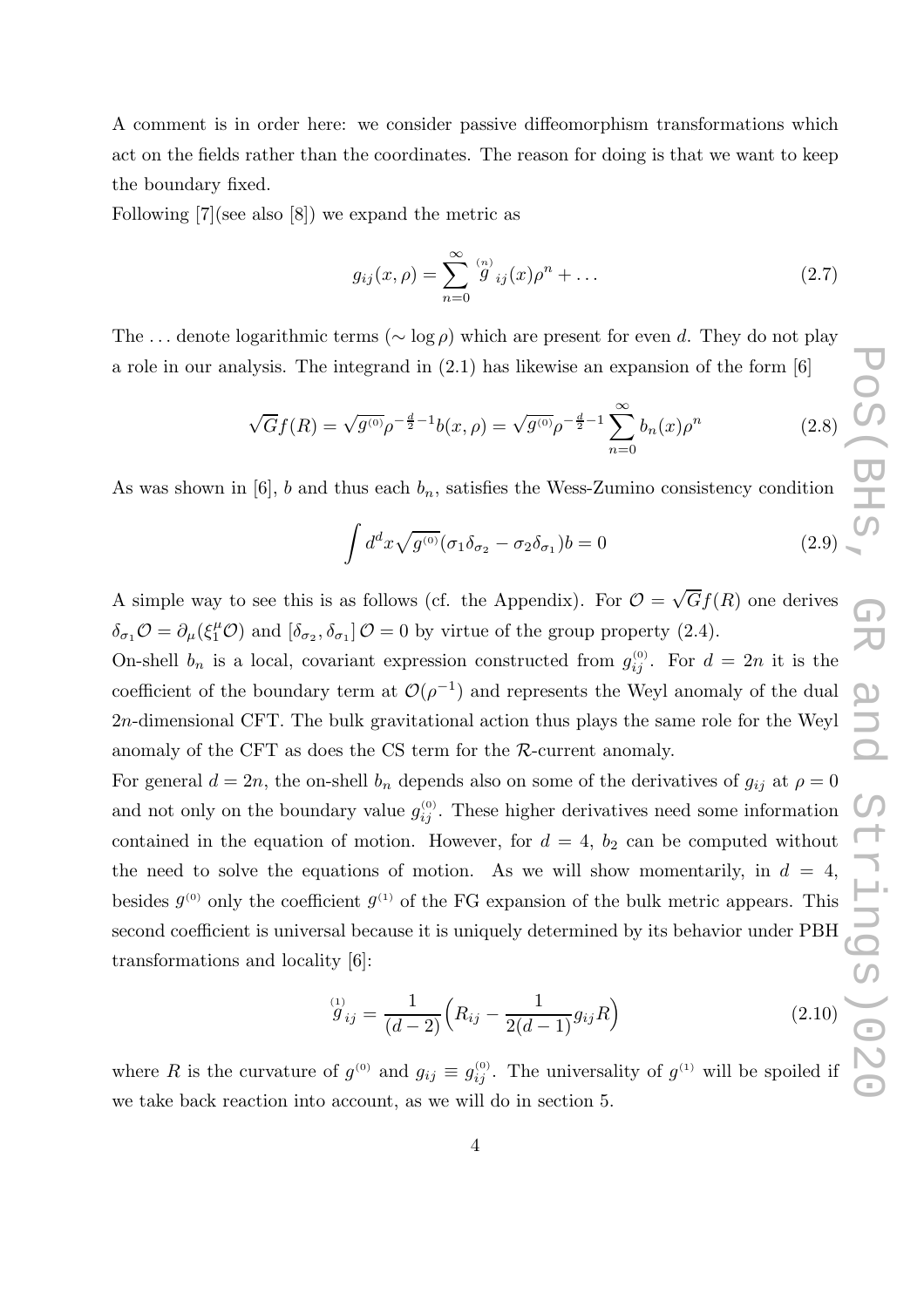On dimensional grounds  $b_n$  can at most be linear in  $g^{(n)}$ , as both carry length-dimension  $-2n$  ( $\rho \sim$  length<sup>2</sup>). By assumption,  $f(R)$  is such that Anti-de-Sitter space is a solution of the equations of motion. Expand the action around this solution. In this expansion the term linear in the fluctuations around the AdS-metric can only be a total derivative (or vanish altogether). Consider the terms  $\nabla^{\mu}\nabla^{\nu}\delta G_{\mu\nu}$  and  $\Box$ tr $\delta G$ . For fluctuations  $\delta G_{ij} =$  $\rho^{n-1} g_{ij}^{(n)}$  the possibly dangerous terms, i.e. those which might contribute to  $b_n$ , are of the type  $\rho^n$ tr  $g^{(n)}$ . It is straightforward to show that their coefficient is zero for  $d = 2n$ . Higher derivative terms in the variation of the action will involve coefficients  $g^{(m)}$  for  $m < n$ . We stress that the above argument showing that in  $d = 2n$  g<sup>(n)</sup> does not appear in the  $b_n$  term in the expansion of the action does not prevent the participation of  $g^{(n)}$  in the equation of motion in the usual way [3] of calculating the anomalies.

To summarize, to find the Weyl anomaly of the  $d = 2n$ -dimensional dual CFT all we have to do is to extract the coefficient of  $1/\rho$  is the expansion of the gravitational action. In  $d = 4$  this only involves  $g^{(0)}$  and  $g^{(1)}$  and is thus completely fixed. On general grounds this can always be written as a linear combination  $a E_4 - c C^2 + e \Box R$  where  $C^2$  is the square of the Weyl tensor,  $E_4$  the Euler density (i.e.  $\int_M \sqrt{g}E_4 \propto \chi(M)$ ). In the Appendix we will rederive the general expression for  $a$ , already found, by different means, in [6].

#### 2.2. Graham-Witten anomalies

In this subsection we will study the trace anomalies for submanifolds ("Graham-Witten" anomalies) . We will follow the method used in the previous subsection for bulk anomalies which does not depend on the equations of motion and does not need a cutoff. This will enable us to discuss the general structure of the Graham-Witten anomalies and the anomalies produced by more general submanifold actions having the same symmetries as DNG. For the DNG action our method reproduces the result of [1].

We start with a classification of the possible Graham-Witten anomalies for the case when the submanifold has dimension 2 embedded in a manifold of dimension d.

Candidates for the Graham-Witten anomaly are solutions to the Wess-Zumino consistency condition satisfying the following conditions: they should be local expressions constructed from the second fundamental form and from curvatures, linear in the Weyl parameter  $\sigma$ ; they should have two derivatives (appropriate for the two dimensional case considered here); they should be cohomologically non-trivial. Among those we distinguish between type A which satisfy the WZ condition non-trivially and type B which satisfy them trivially having expressions which are Weyl invariant.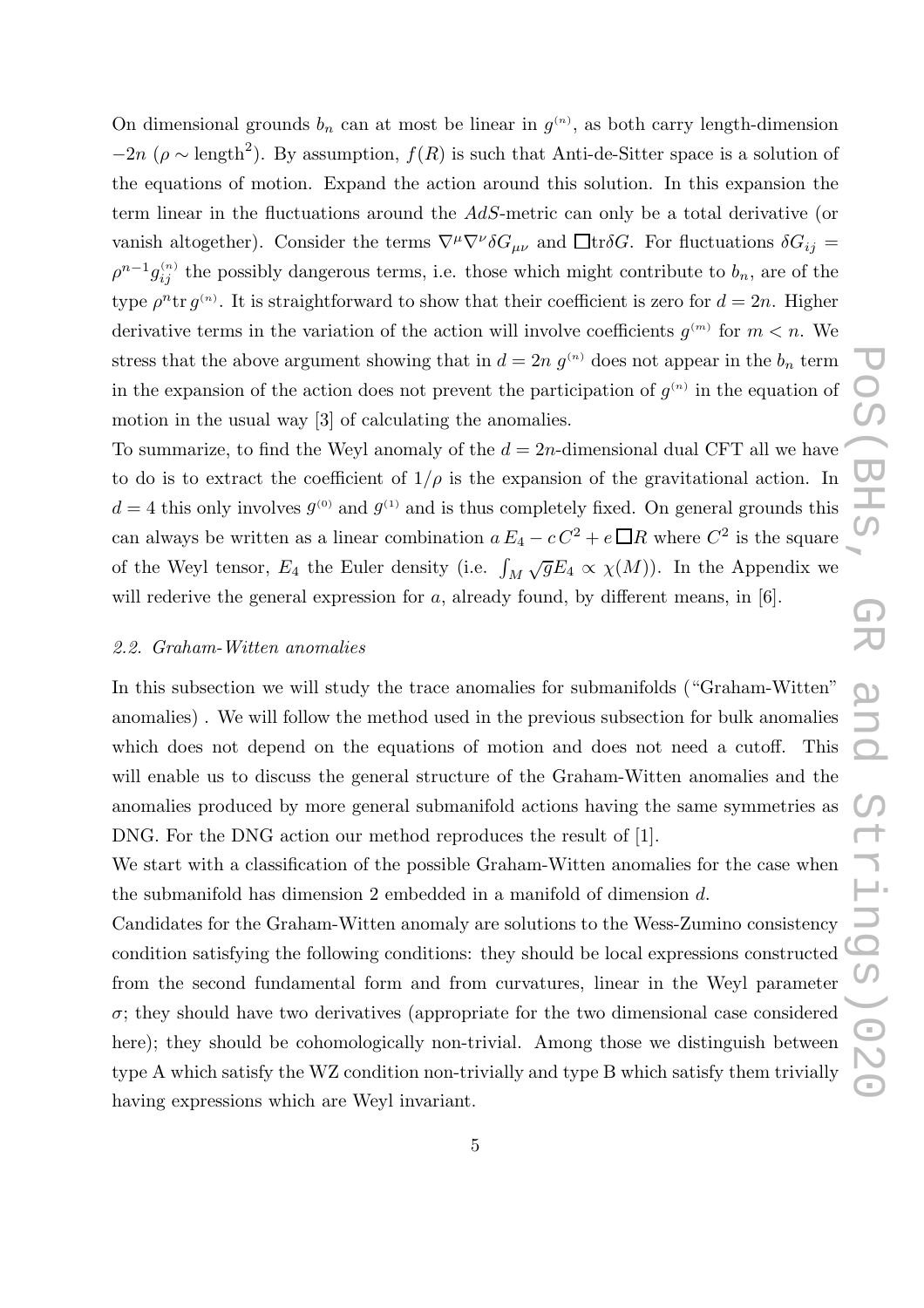To find the candidates for the anomaly, we will need, besides well-known expressions for the Weyl-transformation of the curvature tensors, the transformation of the second fundamental form and of its trace:

$$
\delta_{\sigma} K_{ab}^{i} = -h_{ab} P^{ij} \partial_{j} \sigma , \qquad \delta_{\sigma} K^{i} \equiv \delta_{\sigma} (h^{ab} K_{ab}^{i}) = -2\sigma K^{i} - k P^{ij} \partial_{j} \sigma
$$
 (2.11)

where  $P^{ij} = g^{ij} - h^{ij} = g^{ij} - h^{ab} \partial_a X^i \partial_b X^j$  projects to the normal space of the hypersurface. It is then straightforward to show that the following list exhausts all possible Weyl invariant expressions:

$$
\sqrt{h}h^{ac}h^{bd}C_{abcd}, \qquad \sqrt{h}(\text{tr}(K^{i}K^{j}) - \frac{1}{2}K^{i}K^{j})g_{ij}, \quad \sqrt{h}(K^{i}K^{j}g_{ij} - 4h^{ab}\stackrel{(1)}{g}_{ab} + 2R^{(2)})
$$
\n(2.12)

where  $R^{(2)}$  is the curvature scalar of the induced metric,  $C_{abcd}$  the pull-back of the bulk Weyl tensor and  $\mathcal{G}_{ab}^{(1)} = \partial_a \mathcal{X}^i \partial_b \mathcal{X}^j \mathcal{G}_{ij}^{(1)}$  is the pull-back of (2.10). However, with the help of the Gauss-Codazzi equation one shows that

$$
h^{ac}h^{bd}C_{abcd} = R^{(2)} - 2h^{ab}\stackrel{(1)}{g}_{ab} + \frac{1}{2}K^iK^jg_{ij} - (\text{tr}(K^iK^j) - \frac{1}{2}K^iK^j)g_{ij}
$$
(2.13)

i.e. the above Weyl invariant expressions are not all independent. We will choose the first two as a basis.

Candidates for the type A anomaly are

$$
\sqrt{h}R^{(2)}\sigma, \quad \sqrt{h}K^i\partial_i\sigma, \quad \sqrt{h}\Box\sigma \tag{2.14}
$$

where these expressions are restricted to the submanifold. The first is the well-known trace anomaly in  $d = 2$ . The second one, on the other hand, is trivial as it can be written as the Weyl variation of a local term:

$$
\delta_{\sigma}(K^i K^j g_{ij}) = -4K^i \partial_i \sigma \tag{2.15}
$$

where one uses (2.11) and  $K_i h^{ij} = 0$ . The third one is again trivial being the variation of R the scalar bulk curvature restricted to the submanifold.

We thus arrive at the following basis of GW anomalies when the submanifold is two dimensional:

type A: 
$$
\sqrt{h}R^{(2)}\sigma
$$
  
type B:  $\sqrt{h}h^{ac}h^{bd}C_{abcd}\sigma$ ,  $\sqrt{h}g_{ij}(\text{tr}(K^{i}K^{j}) - \frac{1}{2}K^{i}K^{j})\sigma$  (2.16)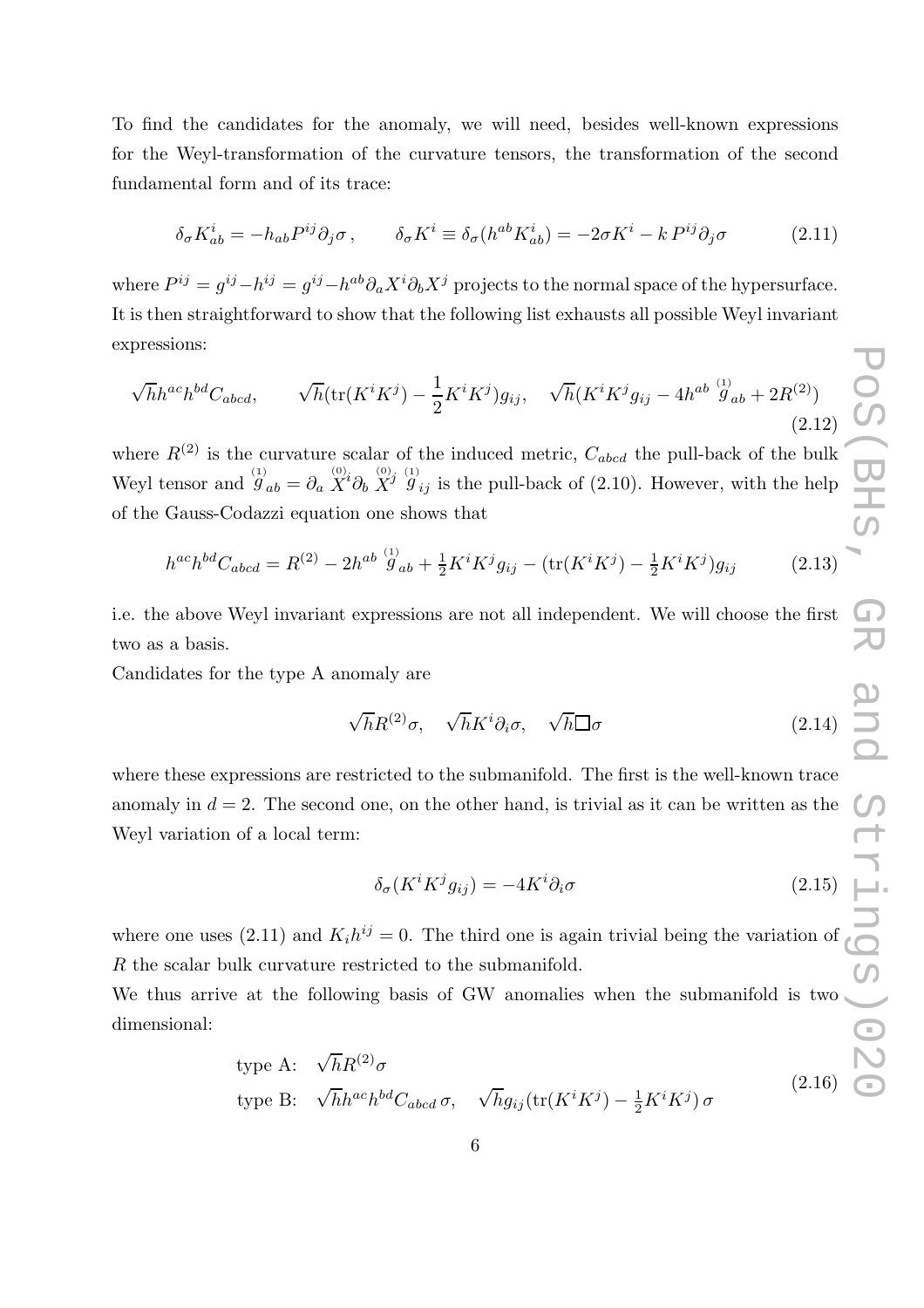In terms of this basis the anomaly found by Graham and Witten, who considered the case where the hypersurface degrees of freedom in the CFT have their holographic description in terms of the DNG action, is

$$
\mathcal{A}_{GW} = \frac{1}{4} \int_{\partial \Sigma} d^2 x \sqrt{h} \Big( h^{ac} h^{bd} C_{abcd} - g_{ij} (\text{tr}(K^i K^j) - \frac{1}{2} K^i K^j) - R^{(2)} \Big) \sigma \tag{2.17}
$$

We proceed now to an analysis of the Graham-Witten anomalies in a holographic setup. We will leave the dimensions of space-time d and of the submanifold  $k$  general and at the end of the discussion we will go back to the specific  $k = 2$  case.

In the holographic realization we have to consider a  $(k + 1)$ -dimensional submanifold  $\Sigma$ embedded into the  $(d + 1)$ -dimensional bulk M such that it ends on a k-dimensional submanifold  $\partial \Sigma$  on the d-dimensional boundary. Denote, as before, the bulk coordinates by  $X^{\mu} = (x^{i}, \rho)$  and the world-volume coordinates by  $\tau^{\alpha} = (x^{a}, \tau)$  with  $i = 1, ..., d$  and  $a = 1, \ldots, k$ . The embedding is  $X^{\mu} : \Sigma \mapsto M$ , i.e.  $X^{\mu} = X^{\mu}(\tau^{\alpha})$ .

We assume that the action contains in addition to the usual bulk component (2.1) another component defined on the  $k+1$  submanifold. The additional piece is invariant both under usual bulk diffeomorphisms and under reparametrizations of the world volume.

We want first to generalize the PBH transformations (2.3) to this new situation where we have two linked gauge invariances.

We first fix the gauge. For the bulk we go to FG gauge  $(2.2)$  as before. The reparametrizations of  $\Sigma$  are fixed by imposing

$$
\tau = \rho \qquad \text{and} \qquad h_{a\tau} = 0 \tag{2.18}
$$

Under a reparametrization of  $\Sigma$ , parametrized by  $\tilde{\xi}^{\alpha}$ ,  $X^{\mu}$  transforms as a scalar, i.e.  $\delta_{\tilde{\xi}}X^{\mu} = \tilde{\xi}^{\alpha}\partial_{\alpha}X^{\mu}$ . In particular  $\delta_{\tilde{\xi}}\rho = \tilde{\xi}^{\alpha}\partial_{\alpha}\rho = \tilde{\xi}^{\tau} = 0$  after fixing the  $\tau = \rho$  gauge. Also, if we require that  $\delta_{\tilde{\xi}}h_{a\tau} = 0$ , we find that  $\tilde{\xi}^a$  must be independent of  $\tau$ . This means that all world-volume reparametrizations of  $\Sigma$  are fixed except the ones acting on  $\partial \Sigma$ . We perform now a target space PBH transformations  $\delta \rho = -2\rho \sigma$ ,  $\delta x^i = a^i$  (cf. (2.3)). To stay in the  $\tau = \rho$  gauge we must make a compensating world-volume diffeomorphism

$$
\tilde{\xi}^{\tau} = -2\tau\sigma \tag{2.19}
$$

The resulting change of the induced metric must be compensated in order to keep  $h_{a\tau} = 0$ :

$$
\delta h_{a\tau} = \partial_a \tilde{\xi}^\tau h_{\tau\tau} + \partial_\tau \tilde{\xi}^b h_{ab} = 0 \tag{2.20}
$$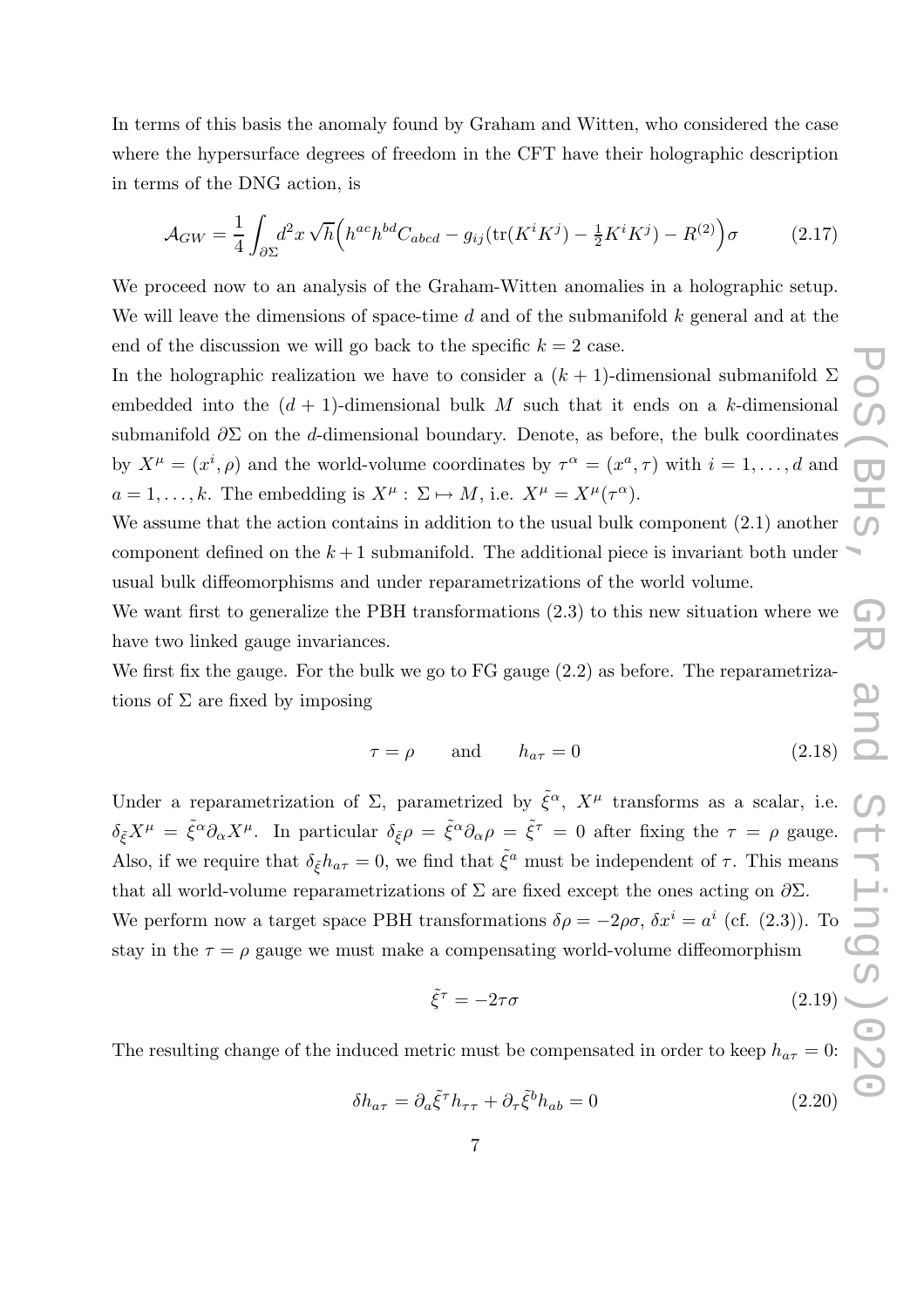With  $\tilde{\xi}^{\tau} = -2\tau\sigma$  this can be integrated to

$$
\tilde{\xi}^a = 2 \int_0^\tau d\tau' \ \tau' h_{\tau\tau} h^{ab} \partial_b \sigma \tag{2.21}
$$

where all functions in the integrand depend on  $\tau'$  (through  $X^i(x^a, \tau)$ ). Here

$$
h_{\tau\tau} = \partial_{\tau} X^{\mu} \partial_{\tau} X^{\nu} G_{\mu\nu} = \frac{1}{4\tau^2} + \frac{1}{\tau} \partial_{\tau} X^i \partial_{\tau} X^j g_{ij}(X, \tau)
$$
(2.22)

Expand  $g_{ij}$  in powers of  $\rho$  (cf. (2.7)) and  $X^i$  in powers of  $\tau$  (with  $\tau = \rho$ )

$$
X^{i}(\tau, x^{a}) = X^{i}(x^{a}) + \tau X^{i}(x^{a}) + \tau^{2} X^{i}(x^{a}) + \dots
$$
 (2.23)

With the definition

$$
h_{ab} = \frac{1}{\rho} \partial_a X^i \partial_b X^j g_{ij}(X) = \frac{1}{\rho} \partial_a X^i \partial_b X^j \stackrel{(0)}{g}_{ij}(X) + \mathcal{O}(1) \equiv \frac{1}{\rho} \stackrel{(0)}{h_{ab}}(X) + \mathcal{O}(1) \tag{2.24}
$$

we obtain from (2.21)

$$
\tilde{\xi}^a = \frac{1}{2}\tau \stackrel{(0)}{h}{}^{ab}\partial_b\sigma + \mathcal{O}(\tau^2)
$$
\n(2.25)

We can now determine how  $X^i$  changes under PBH. It transforms as

$$
\delta X^i = \tilde{\xi}^\alpha \partial_\alpha X^i - a^i \tag{2.26}
$$

with  $a^i$  from  $(2.3)$ . This implies

$$
\delta \stackrel{(0)}{X}^i = 0
$$
\n
$$
\delta \stackrel{(1)}{X}^i = -2\sigma \stackrel{(1)}{X}^i + \frac{1}{2} \stackrel{(0)}{h} a^b \partial_a \stackrel{(0)}{X}^i \partial_b \sigma - \frac{1}{2} \stackrel{(0)}{g}^i j \partial_i \sigma
$$
\n(2.27)

which is solved by

$$
\overset{\text{(1)}}{X}^i = \frac{1}{2k} K^i \tag{2.28}
$$

where

$$
K^{i} = \hat{h}^{(0)} \, K^{i}_{ab} = \hat{h}^{(0)} \left( \partial_{a} \partial_{b} \tilde{X}^{i} - \tilde{\Gamma}^{(0)}_{ab} \partial_{c} \tilde{X}^{i} + \tilde{\Gamma}^{(0)}_{jk} \partial_{a} \tilde{X}^{j} \partial_{b} \tilde{X}^{k} \right) \tag{2.29}
$$

is the trace of the second fundamental form, i.e. the extrinsic curvature, of the embedded submanifold ∂Σ.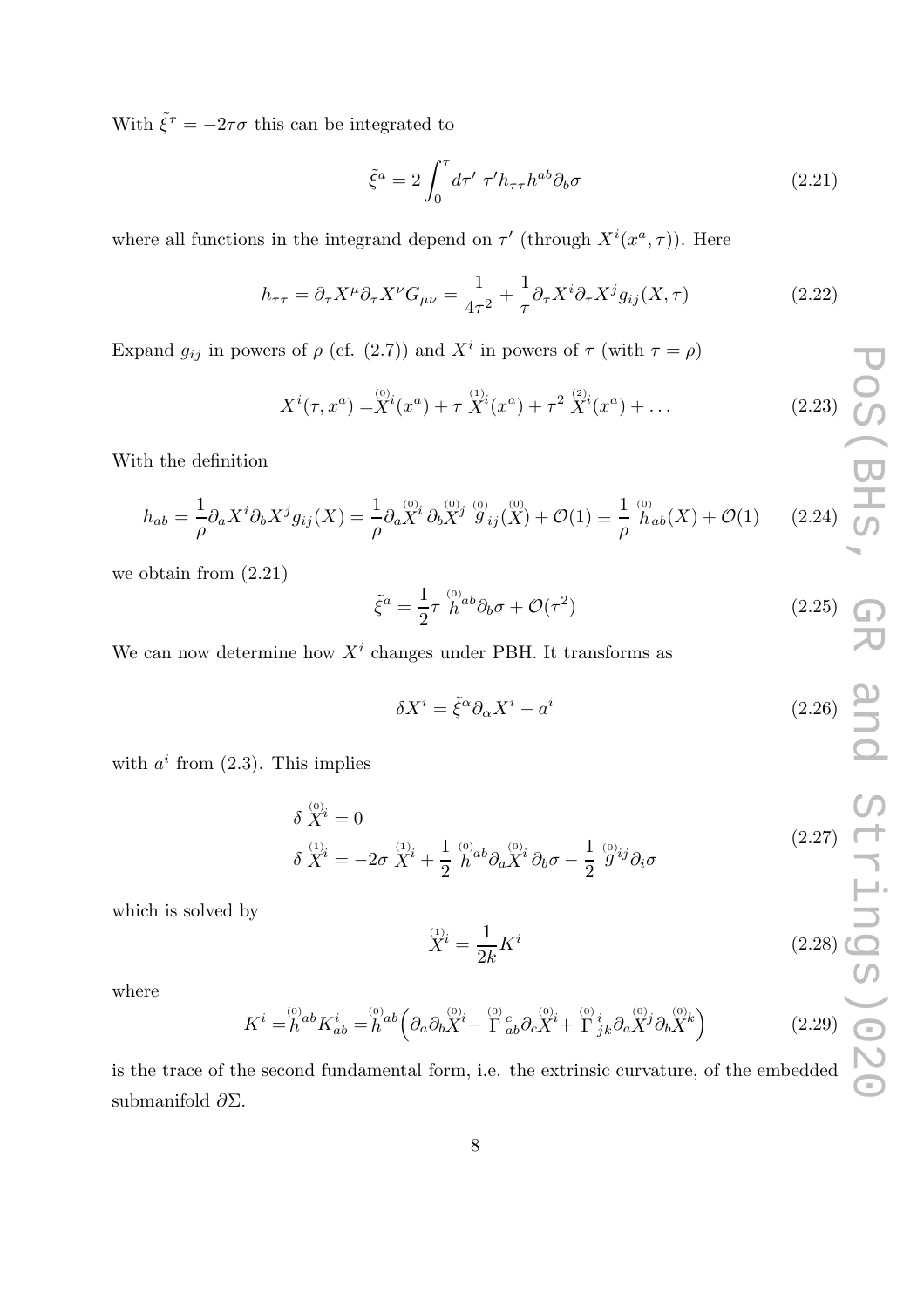We remark that the universality of  $\overline{X}^{i}$  is analogous to the universality of  $g^{(1)}$ , c.f. (2.10). The higher  $X^{(n)}$ , just like the higher  $g^{(n)}$ , are not universal, the reason being that their behavior under PBH transformations admits homogeneously transforming terms<sup>2</sup>.

We succeeded therefore to put also this more general situation, with the action having two components, into a framework similar to the one we had for the bulk action alone. The action of the Weyl transformations on the boundary is embedded into bulk diffeomorphisms and world volume reparametrizations  $(2.19)$ ,  $(2.21)$ . Moreover, besides the  $g^{(1)}$ component of the bulk metric also the  $X^{(1)}$  component of the embedding have a universal form determined by the PBH transformations.

Using these results we are now prepared to analyze the Graham-Witten anomalies, i.e. the transformation properties of the additional piece of the action when the metric  $g^{(0)}$  is Weyl transformed.

Following [1] we consider the case where the dynamics of the submanifold is governed by the DNG action:

$$
S = \int_{\Sigma} \sqrt{h} \tag{2.30}
$$

The generalization to arbitrary world-volume actions is straightforward. A particular case will be considered at the end of this section. The DNG action of  $\Sigma$  is invariant under passive world-volume diffeomorphisms up to a boundary term. The finite part of this boundary term (at  $\tau = 0$ ) is the Graham-Witten anomaly

$$
\mathcal{A} = \int_{\partial \Sigma} \sqrt{\det h} \, \tilde{\xi}^{\tau} |_{\text{finite}} \tag{2.31}
$$

Given that the  $\tau$ -expansion of  $X^{(1)}$  is universal only up to the first non-trivial order, we will be able to compute the anomaly, without further input from the equations of motion, only for  $k = 2$ . This is also the relevant dimension for the discussion of the EE in a four dimensional CFT.

We now evaluate (2.31). We need

$$
\tilde{\xi}^{\tau} = -2\tau\sigma(X) = -2\tau\sigma(X) - 2\tau^2\partial_i\sigma(X) \stackrel{(0)}{X}^{(1)} + \mathcal{O}(\tau^3)
$$
\n(2.32)

<sup>&</sup>lt;sup>2</sup> For  $g_{ij}^{(2)}$  this is e.g.  $g_{ij}^{(0)}C^2$  and for  $X^{(1)}$  any one of the terms in (2.12) (without the  $\sqrt{h}$  factor), multiplied by  $X^{(0)}$ .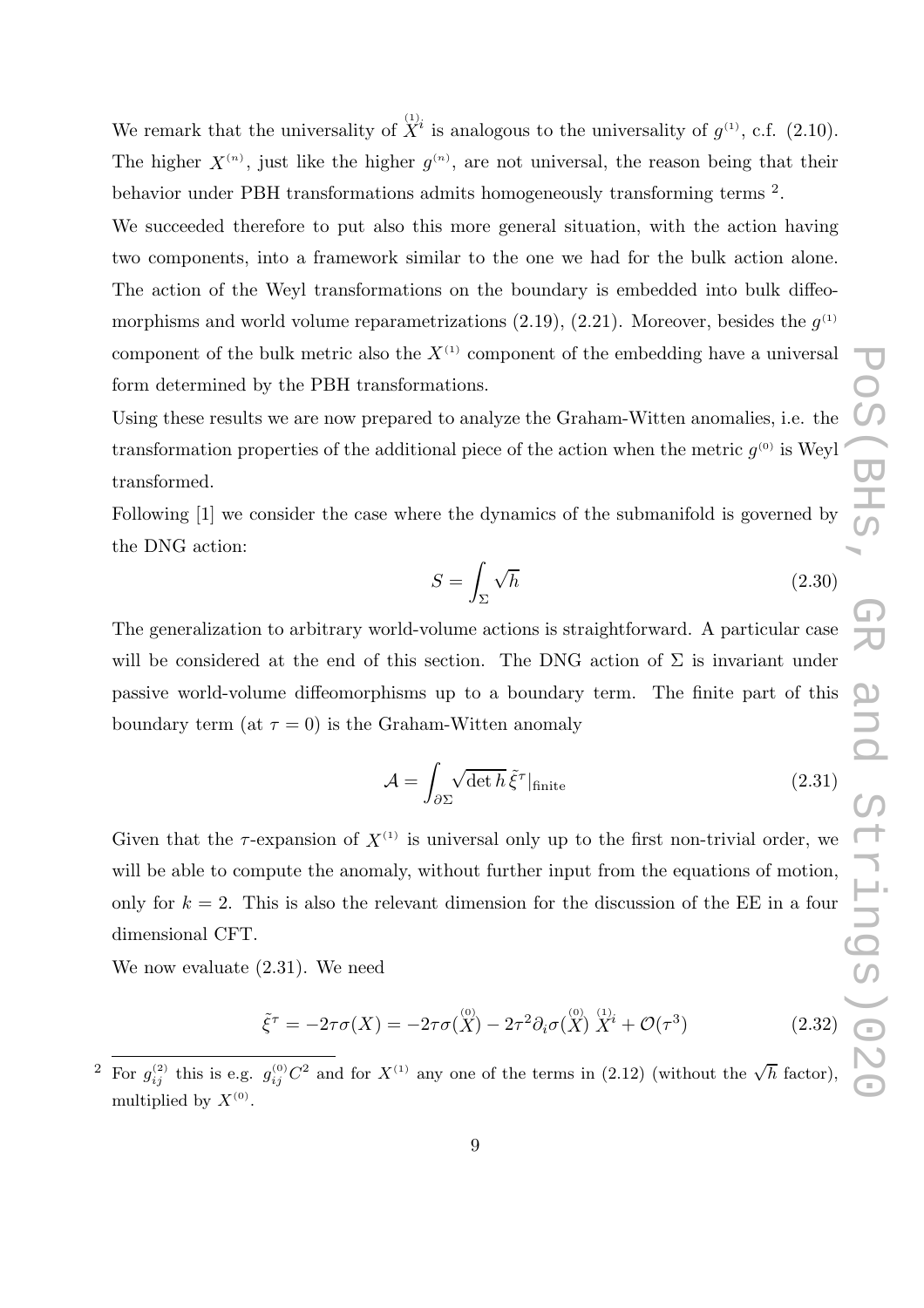and  $\det(h) = h_{\tau\tau} \det(h_{ab})$  with

$$
h_{\tau\tau} = \frac{1}{4\tau^2} + \frac{1}{\tau} \stackrel{(1)}{X}^i \stackrel{(1)}{X}^j \stackrel{(0)}{g}_{ij} + \dots = \frac{1}{4\tau^2} (1 + 4\tau \stackrel{(1)}{X}^i \stackrel{(1)}{X}^j \stackrel{(0)}{g}_{ij}) + \dots
$$
  
det  $h_{ab} = \frac{1}{\tau^k} \det(h_{ab})(1 + \tau \stackrel{(0)}{h^{ab}} h_{ab}) + \dots$  (2.33)

where

$$
\begin{split} \n\stackrel{(1)}{h}_{ab} &= \partial_a X^i \partial_b X^j \stackrel{(0)}{g}_{ij} + \partial_a X^i \partial_b X^j \stackrel{(0)}{g}_{ij} + \partial_a X^i \partial_b X^j \stackrel{(0)}{g}_{ij} + \partial_a X^i \partial_b X^j \stackrel{(1)}{g}_{ij} + \partial_a X^i \partial_b X^j \partial_b X^j \stackrel{(0)}{g}_{ij} \stackrel{(1)}{X}^k\\ &= g_{ab} - \frac{1}{k} K^i K_{ab}^j \stackrel{(0)}{g}_{ij} \n\end{split} \tag{2.34}
$$

With the help of these expressions we finally find, for  $k = 2$ ,

$$
\mathcal{A}_{GW} = \frac{1}{8} \int_{\partial \Sigma} d^2 x \sqrt{\det h} \Big( \big( g_{ij} K^i K^j - 4h^{ab} \stackrel{(1)}{g}_{ab} \big) \sigma - 2K^i \partial_i \sigma \Big) \tag{2.35}
$$

where h and g now denote the boundary metrics. Eq.(2.35) is in agreement with [1]. As remarked above, the last term is cohomologically trivial. The rest can be written in terms of the basis (2.16). The result was already given in (2.17).

In analogy to allowing general bulk actions, as we did in Section 3.1, the dynamics of the hypersurface might be given by generalizations of the DNG action

$$
S = \int_{\Sigma} \sqrt{h} f(R^{\Sigma}, K, X, \ldots) \tag{2.36}
$$

where  $f$  is a scalar function. In this case the GW anomaly will also change:

$$
\mathcal{A} = \int_{\partial \Sigma} \sqrt{\det h} f \tilde{\xi}^{\tau} |_{\text{finite}} \tag{2.37}
$$

The fact that the anomaly satisfies the WZ condition is again a consequence of the group property of the PBH transformations.

As a particular example we consider the action

$$
S = \int_{\Sigma} \sqrt{h} f(R^{(\Sigma)}) \tag{2.38}
$$

where  $R^{(\Sigma)}$  is the Ricci scalar computed with  $h_{\alpha\beta}$  with the expansion

$$
R^{(\Sigma)} = 6 + \left( R^{(2)} - 2 \stackrel{\text{(0)}}{h}^{ab} \stackrel{\text{(1)}}{g}_{ab} + \frac{1}{2} \stackrel{\text{(0)}}{g}_{ij} K^i K^j \right) \tau + \dots \tag{2.39}
$$

For instance, if we choose  $f(R^{(\Sigma)}) = 1 - \frac{1}{2}R^{(\Sigma)}$  the GW-anomaly is purely type A. Alternatively we can choose an action for which the  $R^{(2)}$  anomaly vanishes.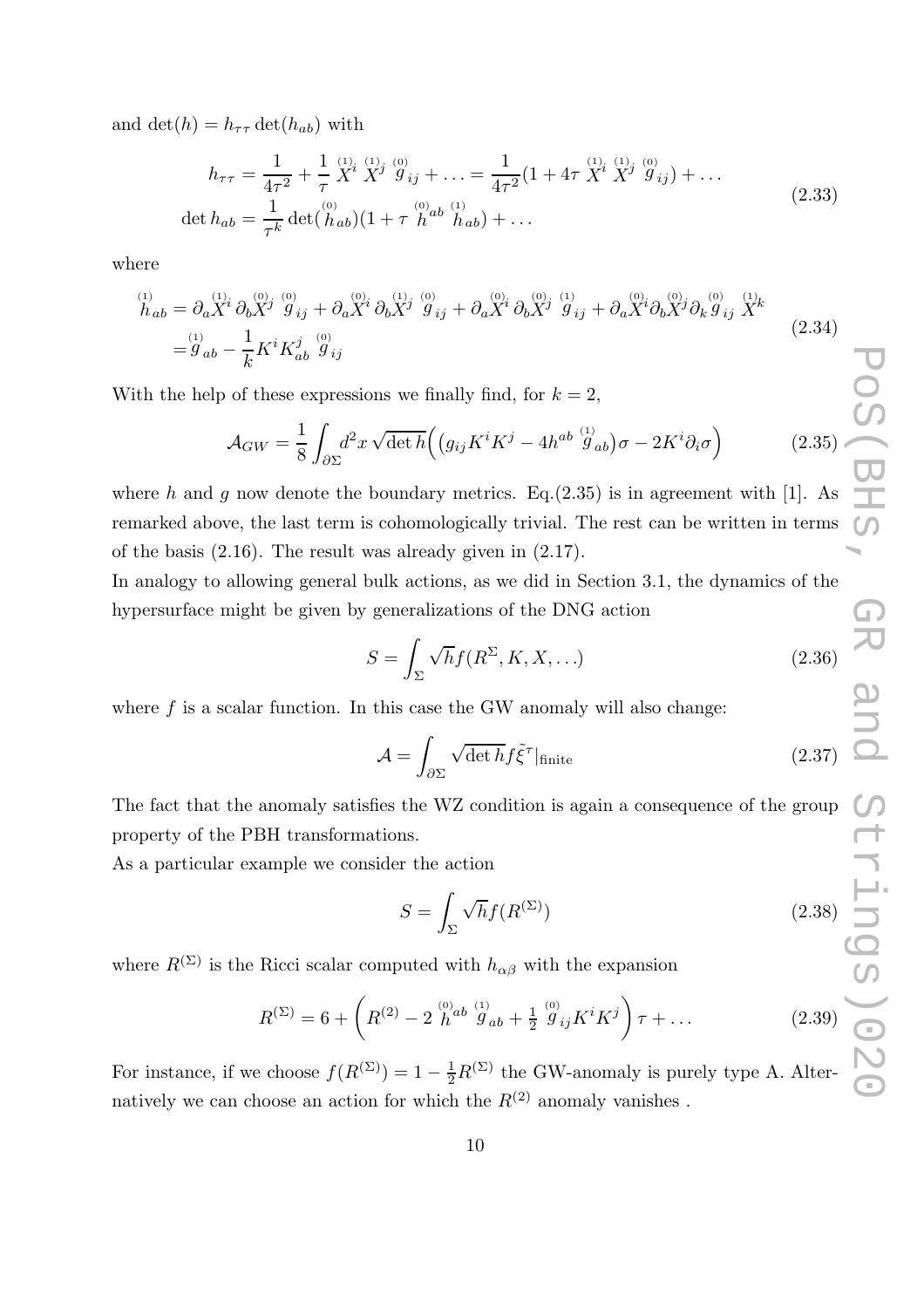#### 3. The back reaction and the Graham-Witten anomalies

The holographic realization as used above involved smooth bulk metrics. We would like to examine if in the holographic realization a singular metric due to the back reaction of the DNG could appear and if they may have an influence on the anomaly calaculation. Of course the boundary value of the metric  $g^{(0)}$  is smooth but the solution in the bulk can acquire singular components if the back reaction of the DNG component of the action is taken into account.

In the previous section we have treated the dynamics of the bulk independently producing a solution  $g_{ij}(x, \rho)$ . The embedded surface evolved in this bulk background following the dynamics prescribed by the DNG action. In this section we will take back reaction of the hypersurface on the bulk into account, solve the coupled equations of motion and evaluate the  $\mathcal{O}(\rho^{-1})$  term of the on-shell action. According to [3] this computes the Weyl anomaly, in addition to the contribution coming from the DNG piece.

The total action is

$$
S = \int_{\mathcal{M}} d\rho \, d^d x \sqrt{G} (R - 2\Lambda) + \int_{\Sigma} d\tau \, d^k x \sqrt{h_{\alpha\beta}} \tag{3.1}
$$

The equation of motion for the metric can be cast in the form

$$
\sqrt{G}\left(\frac{1}{2}(R-2\Lambda)G^{\mu\nu} - R^{\mu\nu}\right) = \Delta^{\mu\nu} \tag{3.2}
$$

with

$$
\Delta^{\mu\nu} = -\frac{1}{2} \int_{\Sigma} \sqrt{h} h^{\mu\nu} \delta^{(d)}(x - X(\tau)) \delta(\rho - \tau)
$$
 (3.3)

Inserting its trace into the action results in

$$
\Delta^{\mu\nu} = -\frac{1}{2} \int_{\Sigma} \sqrt{h} h^{\mu\nu} \delta^{(d)}(x - X(\tau)) \delta(\rho - \tau)
$$
(3.3)  
Inserting its trace into the action results in  

$$
S = 2d \int_{\mathcal{M}} \sqrt{G} + \frac{d - k - 2}{d - 1} \int_{\Sigma} \sqrt{h}
$$
(3.4)  
where the second term vanishes if  $\text{codim}(\Sigma) = 2$ , which is the case of interest where  $d = 4$ 

and  $k = 2$ . However, the DNG piece of the action will feed back, through the equations of motion, into the coefficients  $g_{ij}^{(n)}$ .

Using the FG expansion (2.7) one finds the following expression for the on-shell action at  $\mathcal{O}(\rho^{-1})$  [3]

$$
\frac{1}{4}\sqrt{\det g^{(0)}} \Big( \operatorname{tr} \stackrel{(2)}{g} - \frac{1}{2} \operatorname{tr} \stackrel{(1)}{g}^2) + \frac{1}{4} (\operatorname{tr} \stackrel{(1)}{g})^2 \Big) \tag{3.5}
$$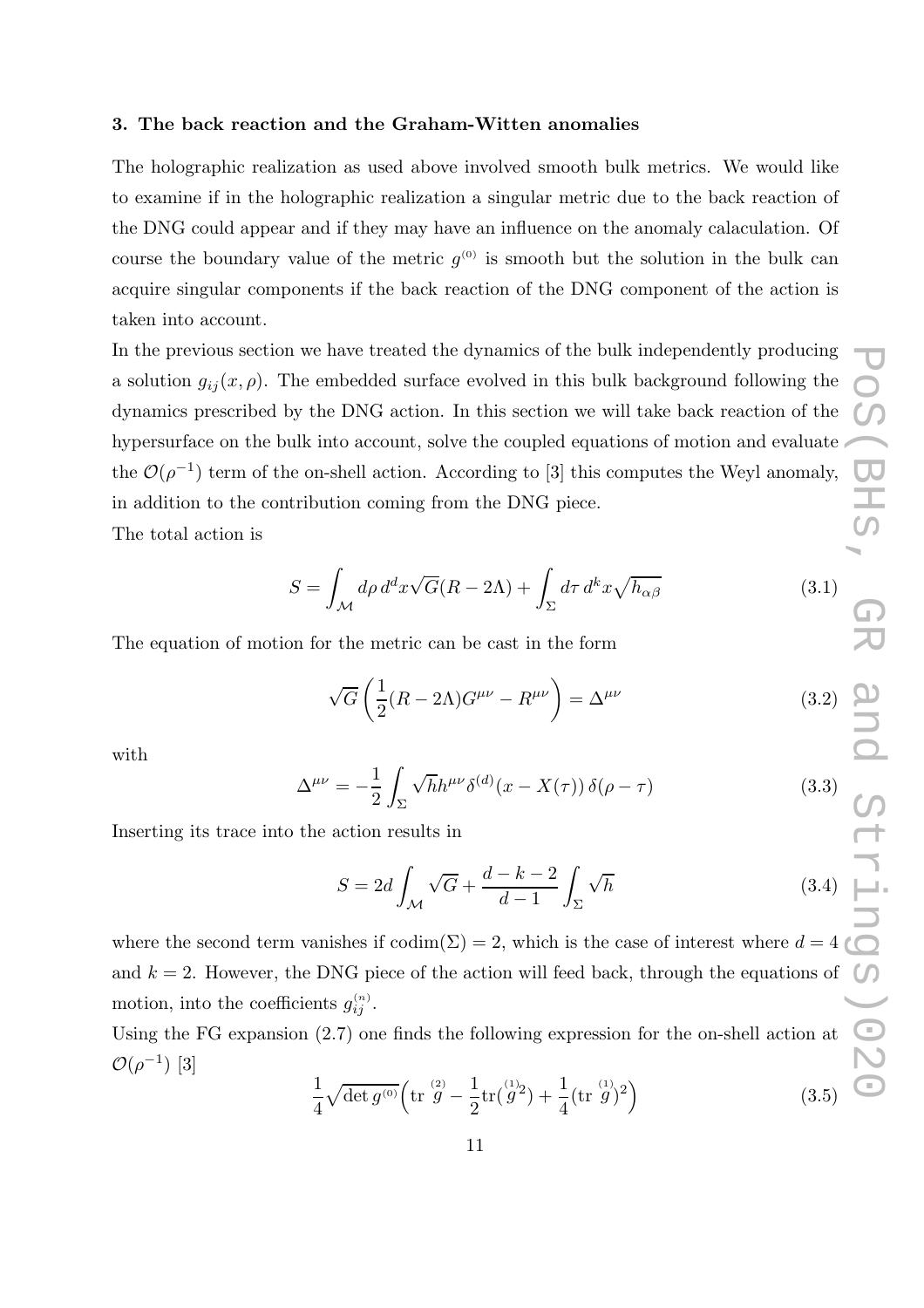For  $g^{(1)}$  one finds, by solving the  $(ij)$ -component of  $(3.2)$  at leading non-trivial order in its  $\rho$ -expansion

$$
\overset{\text{\tiny{(1)}}}{g}_{ij} = \frac{1}{2} \left( \overset{\text{\tiny{(0)}}}{R}_{ij} - \frac{1}{6} \overset{\text{\tiny{(0)}}}{R} \overset{\text{\tiny{(0)}}}{g}_{ij} \right) + \delta \overset{\text{\tiny{(1)}}}{g}_{ij} \tag{3.6}
$$

where

$$
\delta \stackrel{(1)}{g}_{ij} = -\frac{1}{4\sqrt{g^{(0)}}} \int d\tau \sqrt{\stackrel{(0)}{h}} \left(\stackrel{(0)}{h}_{ij} - \frac{2}{3} \stackrel{(0)}{g}_{ij}\right) \delta^{(d)}(x - \stackrel{(0)}{X}) \tag{3.7}
$$

and

$$
\stackrel{(0)}{h}_{ij} = \stackrel{(0)}{g}_{ik} \stackrel{(0)}{g}_{jl} \stackrel{(0)}{h} \stackrel{(0)}{a} \stackrel{(0)}{X} \stackrel{(0)}{b} \stackrel{(0)}{X} \stackrel{(0)}{I} \tag{3.8}
$$

Note that  $\delta g^{(1)}$  is Weyl invariant and  $g^{(1)}$  is no longer universal. Consistency with PBH and dimensional arguments restrict the most general nonuniversal addition to  $g^{(1)}$ , which would result for general bulk and hypersurface action to the above form, but with arbitrary coefficients for  $h^{(0)}$  and  $g^{(0)}$  in  $(3.7)$ .

To find  $tr(g^{(2)})$  it suffices to solve the  $(\rho \rho)$ -component of  $(3.2)$  at lowest non-trivial order:

$$
\text{tr}\left(\overset{2}{g}\right) = \frac{1}{4}\text{tr}\left(\overset{1}{g}^{2}\right) - \frac{1}{32}\frac{1}{\sqrt{g^{(0)}}}\int d\tau \sqrt{\overset{(0)}{h}}K^{i}K^{j}\overset{(0)}{g}_{ij}\delta^{(4)}(x-\overset{(0)}{X})\tag{3.9}
$$

The expressions (3.6) and (3.9) represent singular contributions to the bulk metric solution. Using the singular contributions to linear order in the  $\delta$ -function we will find the contributions to the Graham-Witten anomaly. Quadratic and higher order terms in the δ-functions require a regularization producing local counterterms which do not influence the anomalies.

We find for (3.5) for the case  $d = 4, k = 2$ 

$$
\frac{\sqrt{g^{(0)}}}{8}\Big( (\text{tr}\stackrel{(1)}{g})^2 - \text{tr}\stackrel{(1)}{g}^2) \Big)\Big|_{\text{universal}} + \frac{1}{64} \int d\tau \sqrt{\stackrel{(0)}{h}} (K^i K^j \stackrel{(0)}{g}_{ij} - 4 \stackrel{(0)}{h}^{ab} \stackrel{(1)}{g}_{ab}) \delta^{(d)}(x - \stackrel{(0)}{X}) \tag{3.10}
$$

where the universal  $g^{(1)}$  was given in  $(2.10)$ . Again there was a crucial cancellation, related to the one observed above, for  $\text{codim}(\Sigma) = 2$ .

Compare (3.10) to (2.35): we have shown that for the simplest bulk and hypersurface actions, taking into account the back-reaction leads to the same GW anomaly for the total action (3.1).

The above result has a simple explanation which will allow us to generalize the result for arbitrary bulk actions. The contributions to the bulk metric specified above once inserted in the bulk action to linear order in the  $\delta$ -function produce a term localized on the submanifold. Moreover this term has the same symmetries as the DNG action.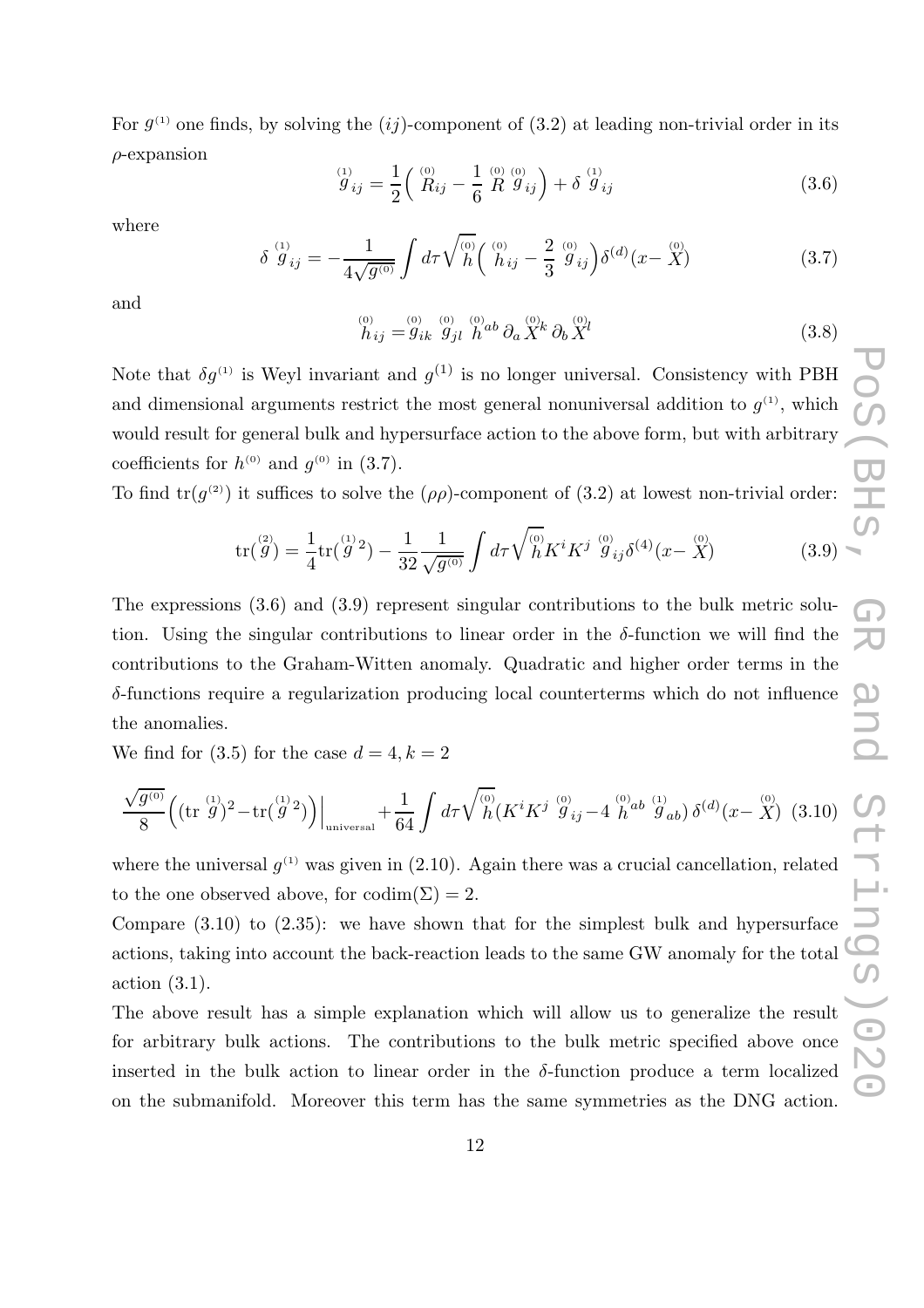Therefore we can use the procedure discussed in Section 3.2. The additional Graham - Witten anomaly is given by an expression analogous to (2.31) the DNG integrand being replaced by the term of the bulk action specified above. We will need therefore just the expansion to order  $\tau^2$  (order  $\rho^2$  in our gauge) of the integrand in the first term in (3.1). Remembering that  $g^{(2)}$  does not appear in the expansion we get the following terms (the curvatures are computed with  $g^{(0)}$ :

$$
\operatorname{tr}(\stackrel{(1)}{g}{}^2) - (\operatorname{tr}\stackrel{(1)}{g})^2 - \stackrel{(1)}{g}{}_{ij}R^{ij} + \frac{1}{2}R \operatorname{tr}\stackrel{(1)}{g} \tag{3.11}
$$

In the expression (3.11) we left out terms in which derivatives act on  $g^{(1)}$ . We will discuss them in the general setting.

Now, using (3.6) in (3.11) it is easy to verify that all the terms linear in  $\delta g^{(1)}$  vanish without any need to specify the exact coefficients in  $\delta g^{(1)}$ . What is the reason for this vanishing? As we discussed in Section 3.2 an expression obtained by (2.31) satisfies automatically the Wess-Zumino condition. Independently of the exact form of the bulk action for dimensional reasons the only expressions which could appear in (3.11) linear in  $\delta g^{(1)}$  are  $R_{ab}$ – the pullback of the Ricci curvature or  $R$  – the bulk scalar curvature restricted to the submanifold. Indeed they do appear in individual terms in (3.11). However once they are multiplied with the Weyl parameter  $\sigma$  it is easy to check that they do not fulfill the Wess-Zumino condition and therefore they must cancel in the full expression.

Finally we return to the derivative terms left out above. Again by a dimensional argument verified explicitly for the aforementioned terms these contributions have the form  $\Box \sigma$ or  $K^{i}\partial_{i}\sigma$ , restricted to the submanifold. These expressions do satisfy the Wess-Zumino condition but they are cohomologically trivial being the variations of local expressions as we discussed in Section 3.2.

In conclusion, for an arbitrary bulk action in  $d = 5$  and an arbitrary three dimensional DNG action the Graham-Witten anomalies remain unchanged after the back reaction on the bulk metric is included. This is a consequence of the fact that the Graham-Witten anomalies classified in section 3.2 cannot originate from the  $g^{(1)}$  back reaction term the only one available in  $d = 5$ .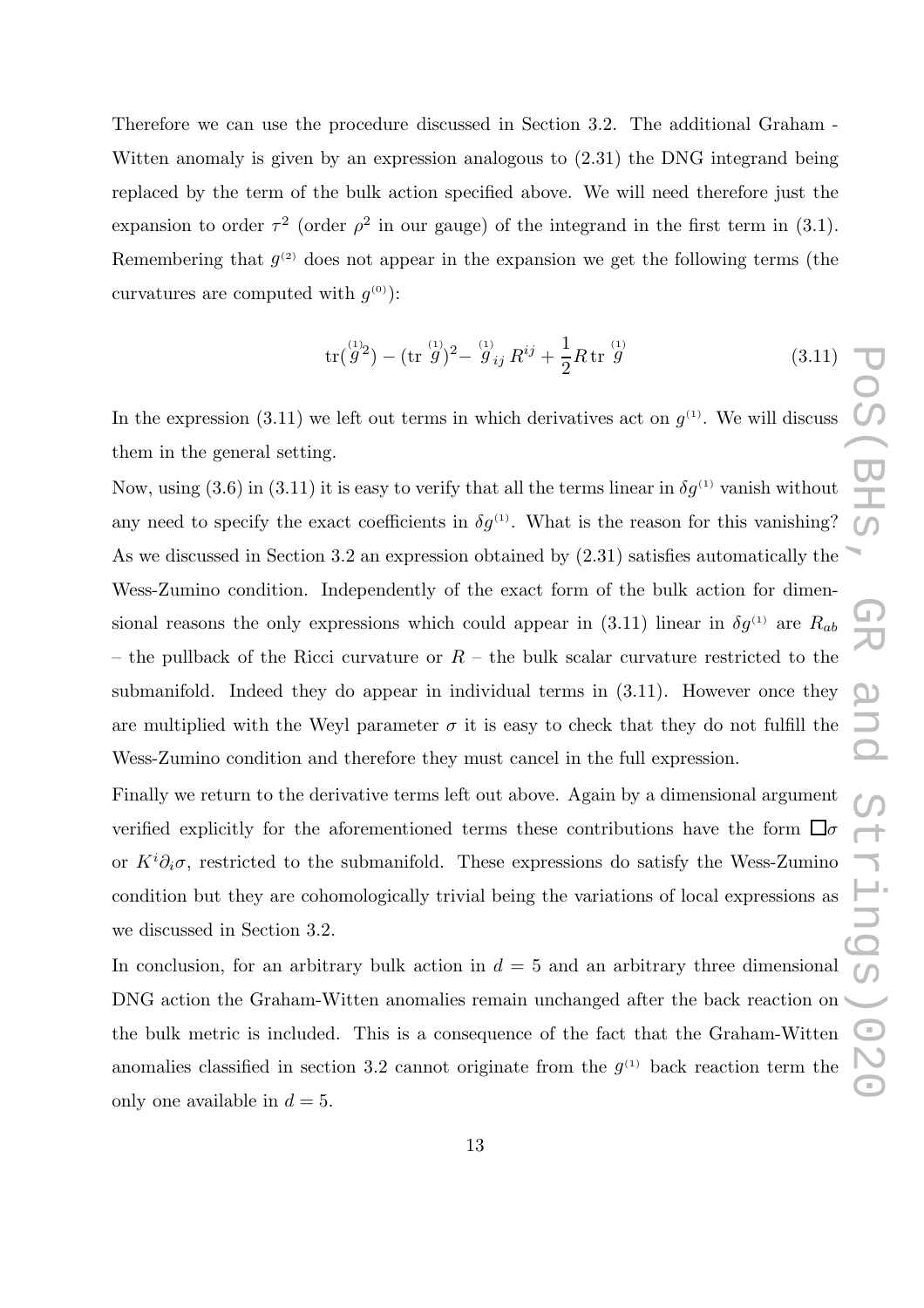### 4. Derivation of the universal type A anomaly coefficient

In [6] it was shown that for any gravitational action (2.1) with has  $AdS_{2n+1}$  as a solution to the equations of motion, the coefficient a of the unique type A anomaly of dual CFT is

$$
a_n = \frac{b_0}{2^{2n}(n!)^2} \tag{4.1}
$$

where  $b_0 = f(AdS)$ . In [6] this was derived by looking at a conformally flat metric  $g^{(0)}$ and solving the PBH-transformation equation for  $b_n$ . Here we will present an alternative derivation which uses the ideas of [9]. There it was observed that while the type B Weyl anomalies have a trivial descent, the unique (in any even dimensions) type A anomaly has a non-trivial descent.<sup>3</sup> These features might, in fact, serve as the defining distinction between the two classes of anomalies, which can also be applied to the hypersurface anomalies discussed in sect. 3.

We begin with a review of the results of [9]. Define

$$
\mathcal{O}_{12...p+1}^{j_1...j_p} = \frac{4^p n!}{2^n (n-p)!} \sqrt{g} g_{i_1 k_1} \dots g_{i_p k_p} \epsilon^{i_1 j_1 \dots i_n j_n} \epsilon^{k_1 l_1 \dots k_n l_n} \times R_{i_{p+1} j_{p+1} k_{p+1} l_{p+1}} \cdots R_{i_n j_n k_n l_n} \sigma_{[1} \partial_{l_1} \sigma_2 \dots \partial_{l_p} \sigma_{p+1]}
$$
\n
$$
(4.2)
$$

$$
\mathcal{O}_1 = \sigma_1 \sqrt{g} E_{2n} \tag{4.3}
$$

with

$$
E_{2n} = \frac{1}{2^n} \epsilon^{i_1 j_1 \dots i_n j_n} \epsilon^{k_1 l_1 \dots k_n l_n} R_{i_1 j_1 k_1 l_1} \cdots R_{i_n j_n k_n l_n}
$$
 (4.4)

the d-dimensional Euler density. The normalization is such that  $E_{2n} = R^n + \dots \mathcal{O}_1$  is at the top of the descent which is

$$
\delta_{[p+1}\mathcal{O}_{1\ldots p]}^{j_1\ldots j_{p-1}} = \partial_p \ \mathcal{O}_{1\ldots p+1}^{j_1\ldots j_p} \tag{4.5}
$$

and

$$
\mathcal{O}_{12...n+1}^{j_1...j_n} = 2^n (n!)^2 \sqrt{g} \,\sigma_{[1} \nabla^{j_1} \sigma_2 \dots \nabla^{j_n} \sigma_{n+1]} \tag{4.6}
$$

is at the bottom. In deriving (A.5) we need the Weyl variation of the Riemann tensor

$$
\delta R_{ijkl} = 2\sigma R_{ijkl} + g_{ik}\nabla_j \nabla_l \sigma + g_{jl}\nabla_i \nabla_k \sigma - g_{il}\nabla_j \nabla_k \sigma - g_{jk}\nabla_i \nabla_l \sigma \tag{4.7}
$$

<sup>&</sup>lt;sup>3</sup> The descent of cohomologically trivial contributions stops after the second step.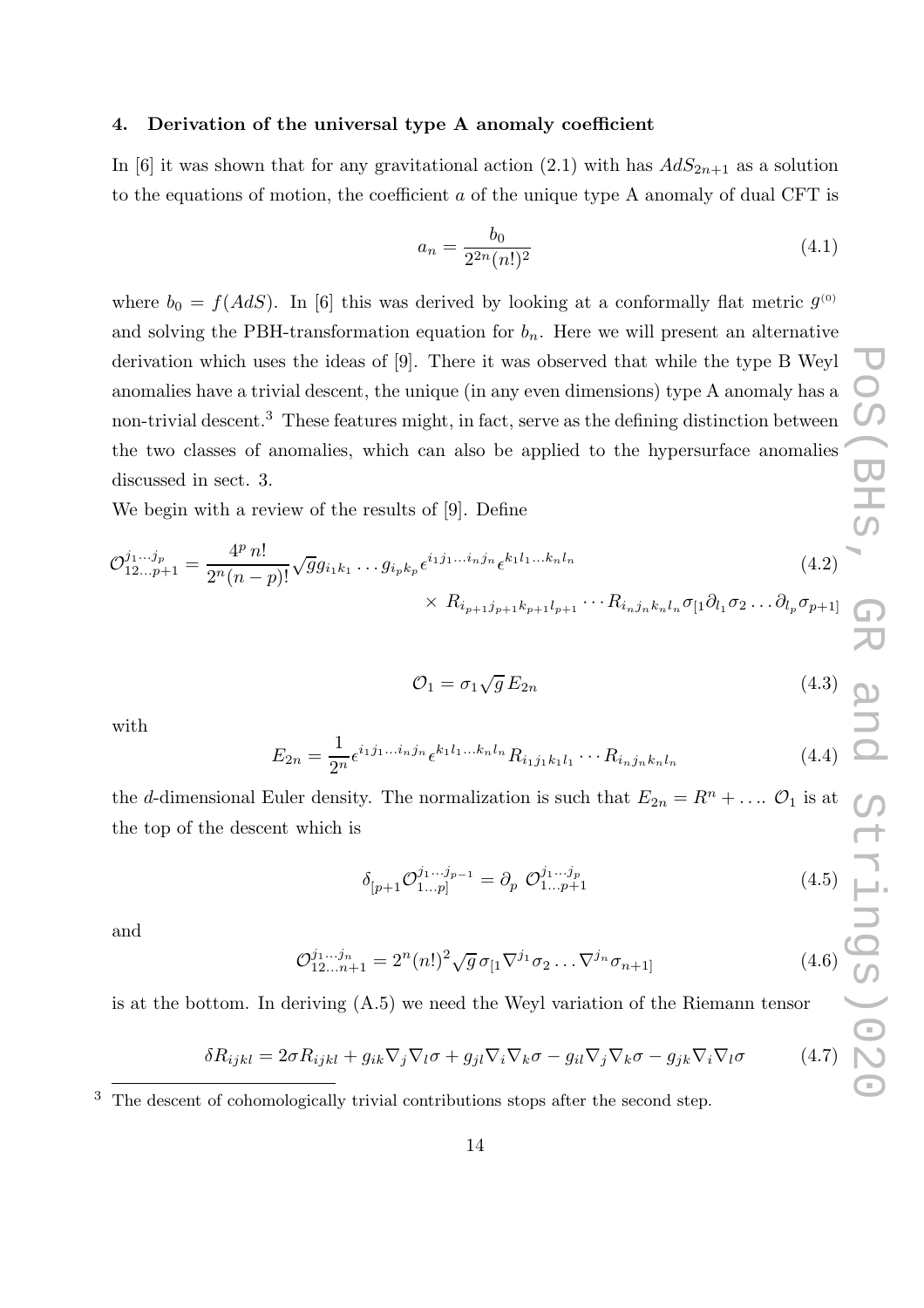The holographic version of the descent starts with the  $d+1$  dimensi  $\mathcal{O} = \sqrt{G}f(R)$ . Under PBH

$$
\delta_1 \mathcal{O} = \partial_\mu (\xi_1^\mu \mathcal{O}) \equiv \partial_\mu \mathcal{O}_1^\mu \tag{4.8}
$$

If we define

$$
\mathcal{O}_{1\ldots p}^{\mu_1\ldots\mu_p} = \xi_{[1}^{\mu_1}\cdots\xi_{p]}^{\mu_p}\mathcal{O}
$$
\n(4.9)

we can show, using the group property (2.4)

$$
\delta_{p+1} \mathcal{O}_{1...p}^{\mu_1... \mu_p} = \partial_{\mu_{p+1}} \mathcal{O}_{1...p+1}^{\mu_1... \mu_{p+1}}
$$
\n(4.10)

Using (2.8) for the  $\rho$ -expansion of  $\mathcal O$  and  $\xi^{\rho} = 2\sigma\rho$ ,  $\xi^i = \frac{1}{2}$  $\frac{1}{2}\rho g_{(0)}^{ij}\partial_j \sigma + \mathcal{O}(\rho^2)$  we find

$$
\mathcal{O}_{1...n+1}^{\rho j_1...j_n} = \frac{1}{2^n} \sqrt{g} \, b_0 \, \sigma_{[1} \nabla^{j_1} \sigma_2 \cdots \nabla \sigma_{n+1]}^{j_n} \tag{4.11}
$$

Comparing this with (A.6) we conclude that the holographic type A Weyl anomaly in  $d = 2n$  dimensions is  $a_n E_{2n}$  with  $a_n$  as in (A.1).